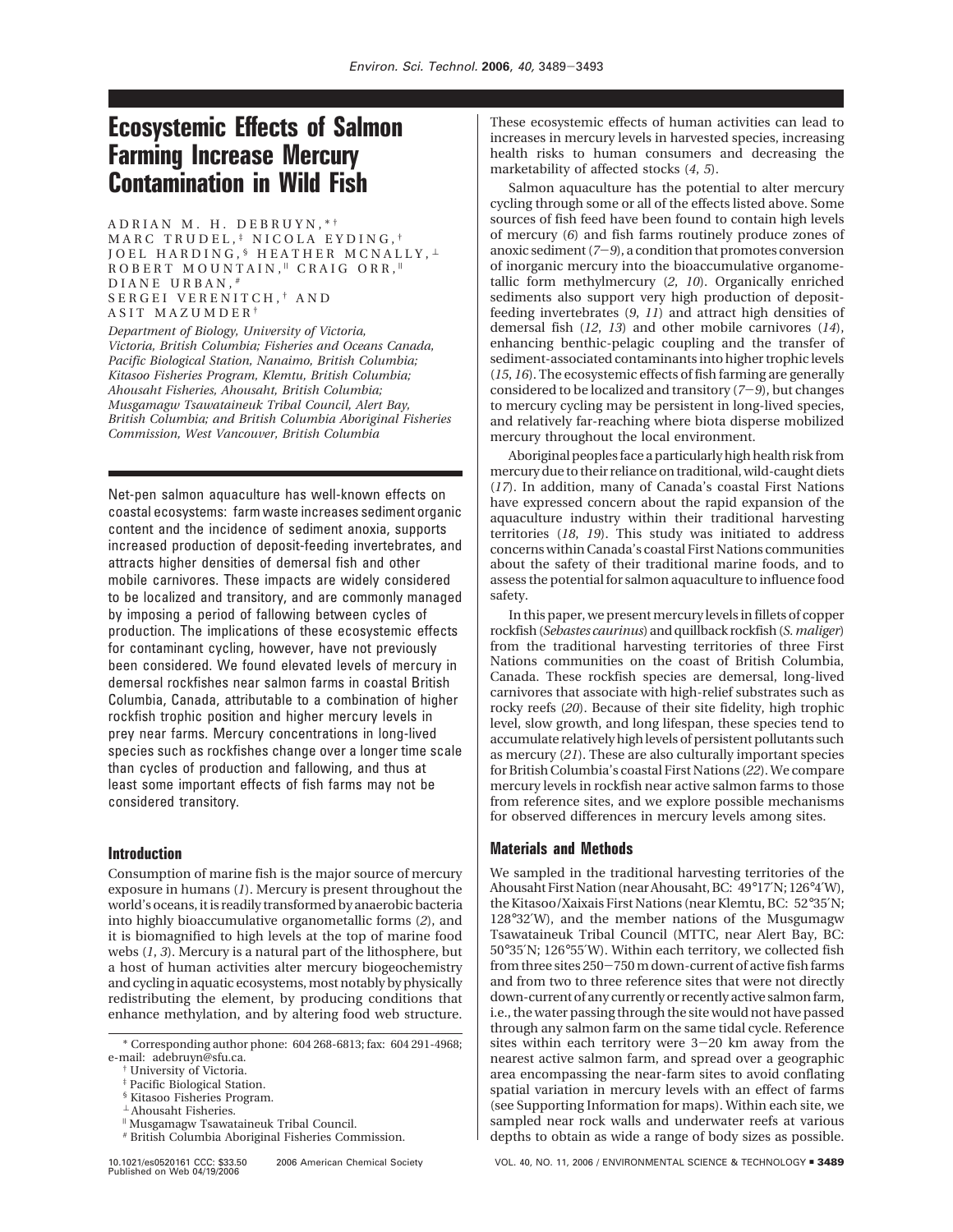

**FIGURE 1. Mercury levels as a function of body size in demersal rockfish (Sebastes spp.) in the traditional harvesting territories of three coastal First Nations groups in British Columbia, Canada. Open symbols and dashed lines are reference sites; filled symbols and bold lines are sites near active salmon farms. Symbols are matched to sites in Table 1. Mercury levels were significantly higher at near-farm sites in all three territories.**



**FIGURE 2. Mercury levels in 450 g demersal rockfish (Sebastes spp.) in the traditional harvesting territories of three coastal First Nations groups in British Columbia, Canada (a 450 g rockfish is considered edible by First Nations consumers and is within the sampled size range at all sites). Values were estimated from sitespecific regressions of total mercury on body size. Vertical lines are standard errors of the estimated values. Dashed horizontal line is Health Canada's consumption guideline for mercury (29). White bars are reference sites, dark bars are sites near active salmon farms. F2 in Kitasoo/Xaixais territory is a farm that had been in operation less than one year. Breaks in solid horizontal lines indicate significant differences in total mercury among sites, identified by Tukey post-hoc multiple comparisons following analysis of covariance with body size as a continuous covariate.**

Sampling was conducted on two to three visits to each territory in July-December, 2004 and October, 2005.

We measured total mercury concentrations in fillets of 96 copper (*Sebastes caurinus*) and 75 quillback rockfish (*S. maliger*). Rockfish were captured by hook and line with unbaited lures. Captured fish were handled as little as possible, sacrificed by a blow to the top of the head, then immediately wrapped in hexane-rinsed aluminum foil, double-bagged in new zip-loc bags with unique sample identifier labels, and stored on ice until the end of the sampling day (no more than a few hours), when they were



**FIGURE 3. Ontogenetic shift in trophic position of demersal rockfish (Sebastes spp.) in the traditional harvesting territories of three coastal First Nations groups in British Columbia, Canada. Open symbols and dashed lines are reference sites; filled symbols and bold lines are sites near active salmon farms. Symbols are matched to sites in Table 1. Trophic position of rockfish was significantly higher at two near-farm sites in Ahousaht territory and at one nearfarm site in MTTC territory.**

transferred to a  $-20$  °C freezer. Fish-handling gloves (to prevent injuries from rockfish spines) and the club were scrubbed with detergent and rinsed thoroughly in seawater between sites. On each visit to each site, we also collected clams (Manila clams [*Venerupis* philippinarum], littleneck clams [*Protothaca staminea*], and butter clams [*Saxidomus gigantea*]) from nearby beaches to serve as an isotopic baseline for the estimation of rockfish trophic position (the mean level in the food web at which rockfish are feeding) (*23*).

For mercury analysis, we removed a square patch of skin (∼4 × 4 cm) from behind the pectoral fin and subsampled ∼5 g of muscle tissue with a stainless steel scalpel. Muscle tissue adhering to skin was scraped off and added to the sample. Subsamples were transported frozen to Aquatic Research Inc. (Seattle, WA; a Washington State Department of Ecology Accredited Laboratory), where they were digested and analyzed for total mercury by cold vapor atomic absorption spectrometry according to the U.S. Environmental Protection Agency Method 245.1, using a Leeman PS200 automated mercury analyzer.

To determine trophic position, we measured stable nitrogen isotopes  $(\delta^{15}N)$  in fish and clams with a Thermo Finnigan Delta Advantage Isotope Ratio Mass Spectrometer fitted with a Costech Elemental Combustion System (Valencia, CA; precision  $\pm$  0.3‰  $\delta$ <sup>15</sup>N). Fish muscle  $\delta$ <sup>15</sup>N was converted to trophic position after correction for the local baseline *δ*15N estimated from clams (*23*). Mean clam *δ*15N varied less than 1‰ within each territory and did not differ significantly between near-farm and reference sites in any territory.

Mercury concentration and trophic position were compared between the two rockfish species by analysis of covariance with site as a categorical factor and body size as a continuous covariate, using data from all sites at which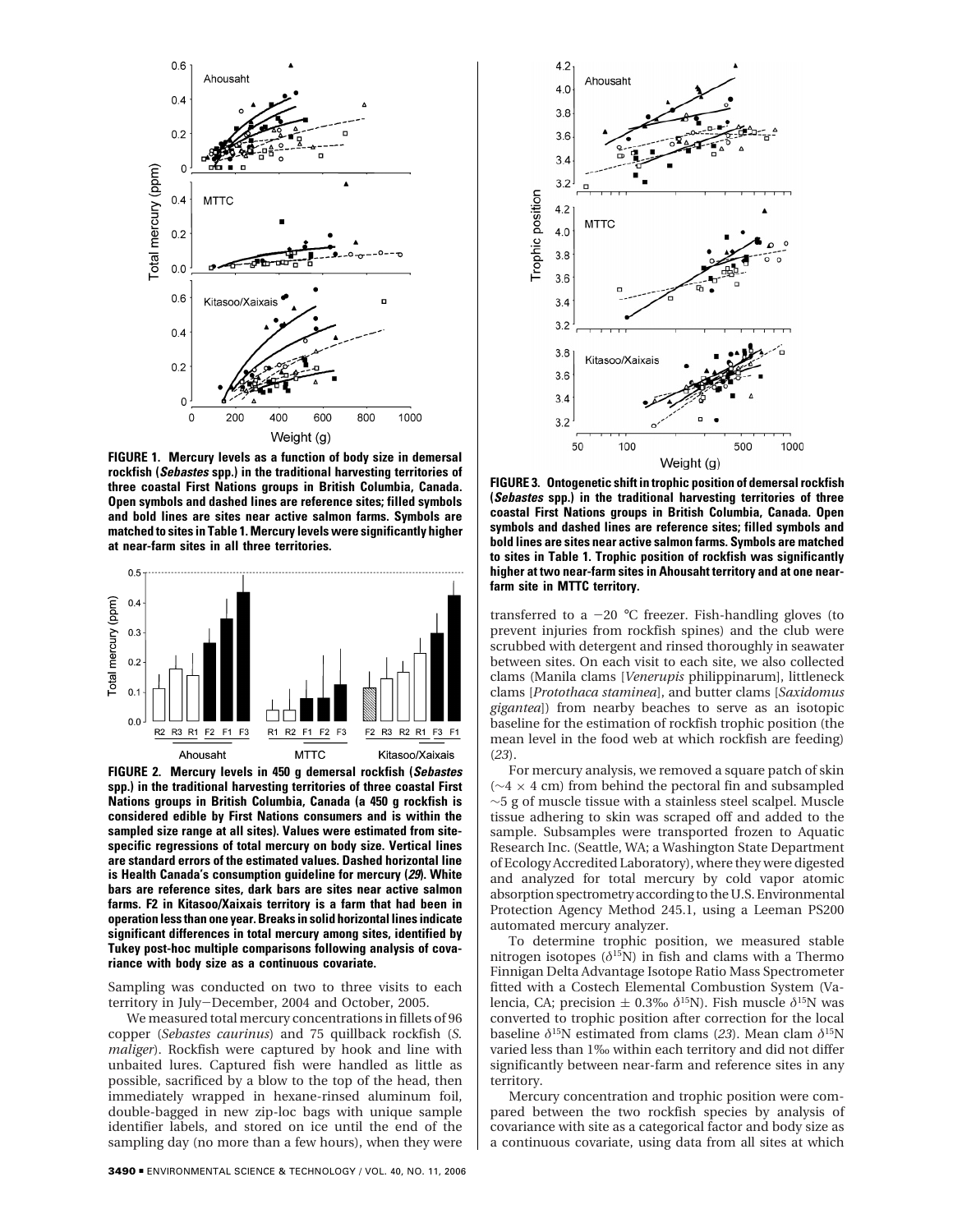**TABLE 1. Effect of Fish Farms on Mercury Levels in Demersal Rockfish (***Sebastes* **Spp)**

| site <sup>a</sup> | symbol           | n  | 450 g rockfish $^b$ |                 |                       |           |                |                                  |
|-------------------|------------------|----|---------------------|-----------------|-----------------------|-----------|----------------|----------------------------------|
|                   |                  |    | Hg (ppm) $\pm$ s.e. | TP $\pm$ s.e.   | Meals/wk <sup>c</sup> | TP effect | prey Hg effect | overall farm effect <sup>d</sup> |
| $A - R1$          | $\circ$          | 14 | $0.15 \pm 0.07$     | $3.63 \pm 0.04$ | 2.0                   |           |                |                                  |
| $A-R2$            | $\Box$           | 14 | $0.11 \pm 0.05$     | $3.60 \pm 0.03$ | 2.9                   |           |                |                                  |
| $A - R3$          | Δ                | 10 | $0.17 \pm 0.05$     | $3.71 \pm 0.04$ | 1.8                   |           |                |                                  |
| $A-F1$            | $\bullet$        | 11 | $0.34 \pm 0.07$     | $3.67 \pm 0.03$ | 0.9                   | 1.0x      | 2.4x           | 2.4x                             |
| $A-F2$            | ш                | 17 | $0.26 \pm 0.05$     | $3.85 \pm 0.04$ | 1.2                   | 1.4x      | 1.3x           | 1.9x                             |
| $A-F3$            | $\blacktriangle$ | 11 | $0.43 \pm 0.06$     | $4.11 \pm 0.04$ | 0.7                   | 2.1x      | 1.5x           | 3.1x                             |
| $M - R1$          | $\circ$          | 5  | $0.04 \pm 0.03$     | $3.76 \pm 0.03$ | 8.6                   |           |                |                                  |
| $M-R2$            | $\Box$           | 12 | $0.04 \pm 0.07$     | $3.62 \pm 0.02$ | 8.4                   |           |                |                                  |
| $M-F1$            | $\bullet$        |    | $0.07 \pm 0.06$     | $3.80 \pm 0.05$ | 4.2                   | 1.2x      | 1.7x           | 2.0x                             |
| $M-F2$            | п                | 6  | $0.08 \pm 0.14$     | $3.75 \pm 0.05$ | 4.1                   | 1.1x      | 1.9x           | 2.1x                             |
| $M-F3$            | $\blacktriangle$ | 3  | $0.12 \pm 0.12$     | $3.86 \pm 0.13$ | 2.6                   | 1.3x      | 2.5x           | 3.3x                             |
| $K - R1$          | $\circ$          | 8  | $0.22 \pm 0.05$     | $3.62 \pm 0.03$ | 1.4                   |           |                |                                  |
| $K-R2$            | $\Box$           | 12 | $0.16 \pm 0.04$     | $3.62 \pm 0.03$ | 1.9                   |           |                |                                  |
| $K-R3$            | Δ                | 7  | $0.14 \pm 0.07$     | $3.56 \pm 0.04$ | 2.2                   |           |                |                                  |
| $K-F1$            | $\bullet$        | 12 | $0.42 \pm 0.05$     | $3.67 \pm 0.05$ | 0.7                   | 1.1x      | 2.1x           | 2.4x                             |
| $K-F2$            | ш                | 12 | $0.11 \pm 0.05$     | $3.60 \pm 0.04$ | 2.8                   |           |                |                                  |
| $K-F3$            | ▲                | 10 | $0.29 \pm 0.07$     | $3.67 \pm 0.03$ | 1.1                   | 1.1x      | 1.5x           | 1.7x                             |

<sup>a</sup> Sites are in the traditional harvesting territories of the Ahousaht (A), the Musgumagw Tsawataineuk Tribal Council (M), and the Kitasoo/Xaixais (K), and are designated as reference (R) or near-farm (F).  $^b$  Total mercury concentration (Hg) and trophic position (TP) of a 450 g fish, estimated from site-specific regressions of Hg or TP on body size (based on n fish), shown with the standard error of the estimated value. <sup>c</sup> Number of rockfish meals per week recommended for children and women of child-bearing age, based on Health Canada guidelines (29) for consumption of methylmercury (0.2 µg per kg body weight per day). <sup>d</sup> The overall observed effect of fish farms on Hg levels is decomposed into an effect on rockfish trophic position and an effect on Hg levels in rockfish prey.

more than one individual of each species was captured. Mercury levels in fish increase with body size as rates of growth and elimination decline (*24*, *25*) and trophic level increases (*5*, *26*). Analysis of covariance controls for these effects while comparing the two species. Mercury concentration and body size (fresh weight) were log-transformed to stabilize variance and linearize the mercury-body size and trophic position-body size relationships for analysis of covariance.

Mercury concentration and trophic position were then compared among all sites within each region by analysis of covariance with body size as a continuous covariate. Mercury levels in carnivorous fish vary spatially and temporally with mercury concentrations and rates of methylation at the base of the local food web. Tukey post-hoc multiple comparisons were used to examine the categorical effect of site on mercury levels and trophic position. All tests were two-tailed at an alpha level of 0.05.

To examine the persistence of mercury levels through the production-fallow cycle, we constructed a model to simulate the bioaccumulation of mercury in rockfish over time. We estimated the concentration of Hg in the prey consumed by rockfish at near-farm and reference sites by combining a rockfish bioenergetics model (*27*) with a mercury mass balance model (*25*). For each age-class, we adjusted prey contamination until the concentration of mercury in rockfish at the end of the age-class matched the observed mercury vs body size relationship (*28*). This was done simultaenously for each age-class by modeling prey contamination as a function of fish size. For simplicity, the fish were all assumed to be immature. Observed and simulated Hg concentration differed by no more than 0.002 ppm for any age-class. Next, we modeled the accumulation of Hg in rockfish using the prey contamination derived from the reference sites for 6 months, then the prey contamination derived from the nearfarm sites for 18 months, repeatedly alternating between these two conditions. Detailed methods and modeled relationships are presented in the Supporting Information.

### **Results and Discussion**

Analysis of covariance could detect no difference in the mercury-body size relationship or the trophic position-body size relationship between the two rockfish species, and the species were, therefore, pooled for all subsequent analyses. In all three territories, mercury concentrations in rockfish increased with body size [Ahousaht:  $F_{1,59} = 64.6$ ,  $p \le 0.00001$ ; Kitasoo:  $F_{1,51} = 90.0, p \le 0.00001$ ; MTTC:  $F_{1,25} = 31.8, p \le$ 0.00001] and differed significantly among sites [Ahousaht:  $F_{5,59} = 2.87, p = 0.022$ ; Kitasoo:  $F_{5,51} = 16.8, p < 0.00001$ ; MTTC:  $F_{4,25} = 5.14$ ,  $p = 0.0037$ ] (Figure 1). There was a significant interaction between body size and site in Ahousaht territory only  $[F_{5,59} = 3.51, p = 0.0076]$ . Complete analysis of covariance tables are presented in the Supporting Information. Post-hoc Tukey multiple comparisons of the categorical site effect revealed that significant differences were between near-farm and reference sites in all three territories (Figure 2).

At three of the near-farm sites, higher mercury levels could be attributed partially to an increase in trophic position relative to reference sites. Rockfish undergo an ontogenetic shift in trophic position from 3.3 (∼secondary consumers) at 100 g to about 3.6 at 500 g [pooled reference sites:  $TP =$  $0.382 \cdot \log W + 2.61$ ,  $F_{1,68} = 52.1$ ,  $p < 0.00001$  (Figure 3). This trend reflects a shift from invertebrates to fish as the dominant prey as the rockfish grows, although even >1000 g rockfish continue to consume a mixture of these prey types (*20*). Rockfish at six of the near-farm sites followed a similar trend. At two of the near-farm sites in Ahousaht territory and one of the near-farm sites in MTTC territory, however, trophic position was significantly elevated [Ahousaht:  $F_{5,50} = 19.7$ ,  $p \le 0.00001$ ; MTTC:  $F_{4,27} = 3.14$ ,  $p = 0.030$ ], ranging from  $3.7$  at 100 g to  $>4.0$  at 500 g (Figure 3). This change reflects a greater reliance on fish prey at all sizes, and a largely or completely piscivorous diet in larger individuals. As has been found in some lakes (*5*), anthropogenic changes to the local food web at these sites elevates the trophic position of predatory fish, and this in turn, increases mercury levels in these fish.

Mercury concentration typically increases by a factor of 5 between prey and predator (*5*, *26*), so the increase in trophic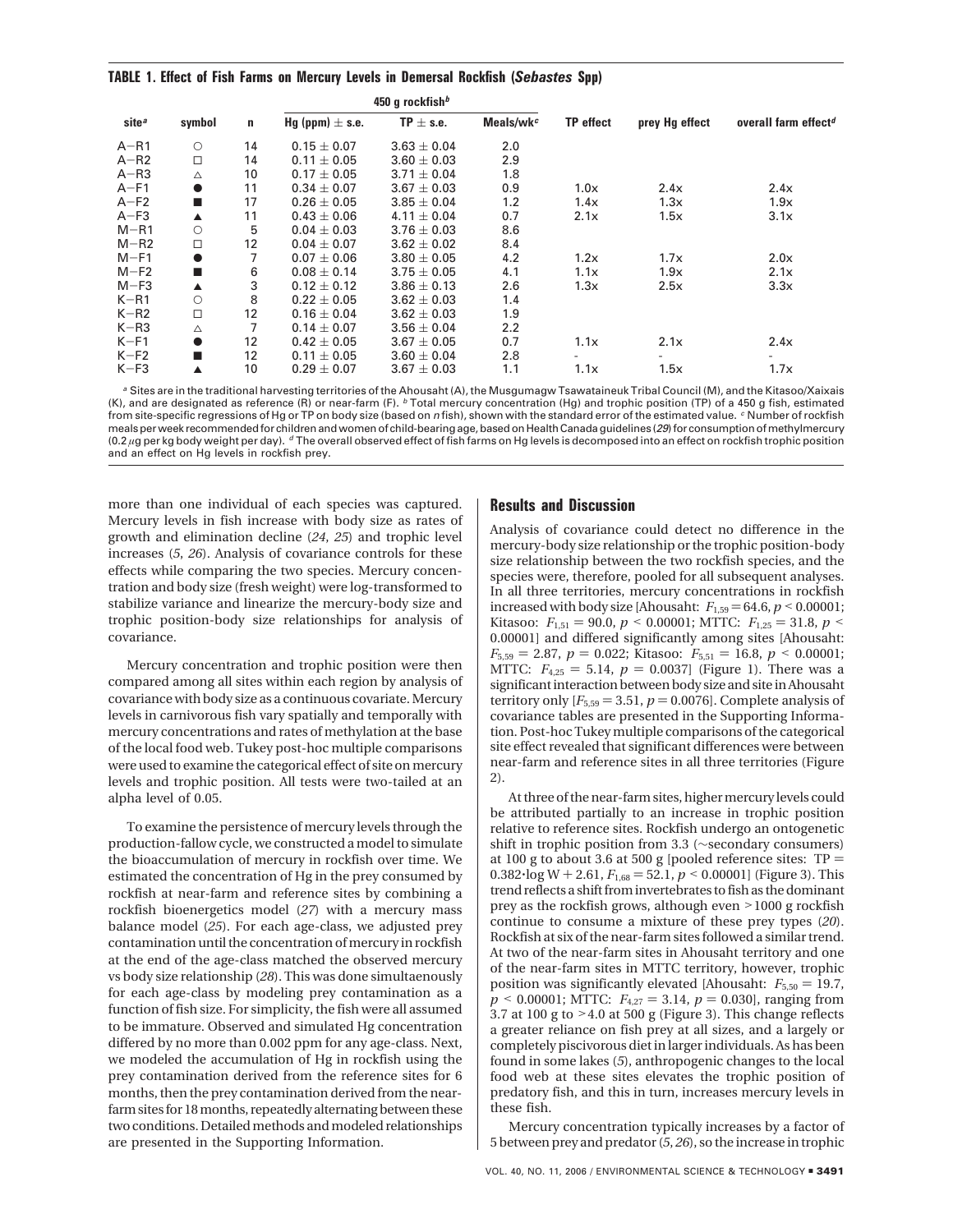position observed at three near-farm sites (0.2-0.5 trophic levels) is sufficient to produce 1.4- to 2.2-fold increases in mercury levels in a 450 g rockfish (Table 1). Observed increases in mercury levels were greater than this in all three cases, indicating an additional effect of fish farms on mercury levels in prey at these sites. As well, there was no shift to higher trophic position at the remaining near-farm sites, so observed increases in mercury levels at these other sites must reflect higher mercury concentrations in rockfish prey (Table 1). The single near-farm site that showed no increase in mercury levels had been in operation for less than one year, so it is possible that mercury is elevated in prey at this site also, but that levels in slow-growing rockfish have not yet responded. Continued monitoring of this site is warranted.

Elevated mercury concentrations in rockfish prey near net-pen salmon farms likely result from a combination of mercury loading (in waste feed and fish feces (*6*)) and mobilization of native and added mercury in sediment due to farm-induced anoxia (*2*, *10*). Sediment anoxia occurs under many fish farms throughout the production cycle, and persists for months (*8*) to years (*7*) after farm production ceases. When the sediment redox profile returns to normal, methylation rates decline and there may be a net demethylation of mercury back into inorganic forms (*2*). Concentrations in the food web will then slowly decline as the pool of methylmercury in the sediment is depleted, but this decline will be very slow in large and long-lived species such as demersal rockfish. Even if prey concentrations could revert to pre-farm (reference) levels instantaneously, we estimate that a six month period of fallowing could produce, at most, a 10-15% decline in mercury levels in rockfish (see Supporting Information for simulation model results). In reality, methylmercury in sediment and in prey species will decline much more slowly than this, and so the decline in predatory species, such as rockfish, will be much less than  $10-15\%$ . Mercury levels in rockfish will remain elevated through fallowing and will rise again when farm production is resumed.

Under the guidelines set by Health Canada (*29*), the mercury levels we observed permit unrestricted consumption of rockfish by adult males at any site, and require only slightly restricted consumption near farms by children and women of child-bearing age (Table 1). It is unknown, however, how these mercury levels will respond to future increases in the number of farms and in the size of individual farms in coastal British Columbia and globally. Aquaculture management plans in all areas should begin to address potential effects on contaminant levels in wild biota.

Our analysis indicates that while some ecosystemic effects of fish farming may be transitory, the effects on mercury cycling are not. Altered sediment biogeochemistry mobilizes mercury and effects on food web structure act to enhance biomagnification in higher trophic levels. The combined effect in this study was to produce persistently higher mercury levels in long-lived, carnivorous rockfishes. Ongoing monitoring will be required to ensure that British Columbia's First Nations communities, and coastal communities everywhere, can safely continue to consume marine foods.

#### **Acknowledgments**

We thank the Ahousaht, the MTTC, and the Kitasoo/Xaixais for sharing ecological knowledge, expertise, and logistical support. The B.C. Aboriginal Fisheries Commission provided project coordination. The National First Nations Environmental Contaminants Program (Health Canada and National Assembly of First Nations) and the B.C. First Nations and Inuit Health Branch (Health Canada) provided funding.

## **Supporting Information Available**

Details of bioaccumulation modeling; analysis of covariance tables for comparison of total mercury concentration and trophic position between rockfish species and among sampling sites; map of sampling locations; simulated trajectories of total mercury concentration with size in rockfish. This material is available free of charge via the Internet at http://pubs.acs.org.

#### **Literature Cited**

- (1) National Research Council. *Toxicological Effects of Methylmercury;* National Academy Press: Washington, DC, **2000**.
- (2) Gagnon, C.; Pelletier, E.; Mucci, A.; Fitzgerald, W. F. Diagenetic behavior of methylmercury in organic-rich coastal sediments. *Limnol. Oceanogr.* **1996**, *41*, 428.
- (3) Burger, J.; Stern, A. H.; Gochfeld, M. Mercury in commercial fish: Optimizing individual choices to reduce risk. *Environ. Health Perspect.* **2005**, *113*, 266.
- (4) Hall, B. D.; St Louis, V. L.; Rolfhus, K. R.; Bodaly, R. A.; Beaty, K. G.; Paterson, M. J.; Cherewyk, K. A. Impacts of reservoir creation on the biogeochemical cycling of methyl mercury and total mercury in Boreal Upland Forests. *Ecosystems* **2005**, *8*, 248.
- (5) Vander Zanden, M. J.; Rasmussen, J. B. A trophic position model of pelagic food webs: Impact on contaminant bioaccumulation in lake trout. *Ecol. Monogr.* **1996**, *66*, 451.
- (6) Choi, M. H.; Cech, J. J. Unexpectedly high mercury level in pelleted commercial fish feed. *Environ. Toxicol. Chem.* **1998**, *17*, 1979.
- (7) Brooks, K. M.; Stierns, A. R.; Backman, C. Seven year remediation study at the Carrie Bay Atlantic salmon (*Salmo salar*) farm in the Broughton Archipelago, British Columbia, Canada. *Aquaculture* **2004**, *239*, 81.
- (8) Brooks, K. M.; Stierns, A. R.; Mahnken, C. V. W.; Blackburn, D. B. Chemical and biological remediation of the benthos near Atlantic salmon farms. *Aquaculture* **2003**, *219*, 255.
- (9) *The Net-Pen Salmon Farming Industry in the Pacific Northwest*. NOAA Tech. Memo. NMFS-NWFSC-49; Nash, C. E., Ed.; U S. Department Commerce: Seattle, WA, **2001**.
- (10) Compeau, G.; Bartha, R. Sulfate reducing bacteria: principal methylators of Hg in anoxic estuarine sediments. *Appl. Environ. Microbiol.* **1985**, *50*, 498.
- (11) Pearson, T. H.; Rosenberg, R. Macrobenthic succession in relation to organic enrichment and pollution of the marine environment. *Oceanogr. Mar. Biol.* **1978**, *16*, 229.
- (12) Carss, D. N. Concentrations of wild and escaped fishes immediately adjacent to fish farm cages. *Aquaculture* **1990**, *90*, 29.
- (13) Dempster, T.; Sanchez-Jerez, P.; Bayle-Sempere, J. T.; Gimenez-Casalduero, F.; Valle C. Attraction of wild fish to sea-cage fish farms in the south-western Mediterranean Sea: Spatial and short-term temporal variability. *Mar. Ecol.: Prog. Ser.* **2002**, *242*, 237.
- (14) Guclusoy, H.; Savas, Y. Interaction between monk seals *Monachus monachus* (Hermann, 1779) and marine fish farms in the Turkish Aegean and management of the problem. *Aquacult. Res.* **2003**, *34*, 777.
- (15) Spies, R. Benthic-pelagic coupling in sewage-affected marine ecosystems. *Mar. Environ. Res.* **1984**, *13*, 195.
- (16) Steimle, F. W.; Jeffress, D.; Fromm, S. A.; Reid, R. N.; Vitaliano, J. J.; Frame, A. Predator-prey relationships of winter flounder, *Pleruonectes americanus*, in the New York Bight apex. *Fish. Bull.* **1994**, *92*, 608.
- (17) Wheatley, B.; Paradis, S. Exposure of Canadian aboriginal peoples to methylmercury. *Water Air Soil Pollut.* **1995**, *80*, 3.
- (18) Standing Committee on Fisheries and Oceans. *The Federal Role in Aquaculture in Canada*. Parliamentary Report to the House of Commons; Ottawa, ON, **2003**.
- (19) Hamouda, L.; Hipel, K. W.; Kilgour, D. M.; Noakes, D. J.; Fang, L.; McDaniels, T. The salmon aquaculture conflict in British Columbia: A graph model analysis. *Ocean Coast. Manage.* **2005**, *48*, 571.
- (20) Murie, D. J. Comparative feeding ecology of two sympatric rockfish cogeners, *Sebastes caurinus* (copper rockfish) and *S. maliger* (quillback rockfish). *Mar. Biol.* **1995**, *124*, 341.
- (21) West, J. E.; O'Neill, S. M. Persistent pollutants and factors affecting their accumulation in rockfishes (*Sebastes* spp.) from Puget Sound, Washington. In *Puget Sound Research '98 Proceedings;* Strickland, E. R., Ed.; Puget Sound Water Quality Action Team: Seattle, WA, 1998.